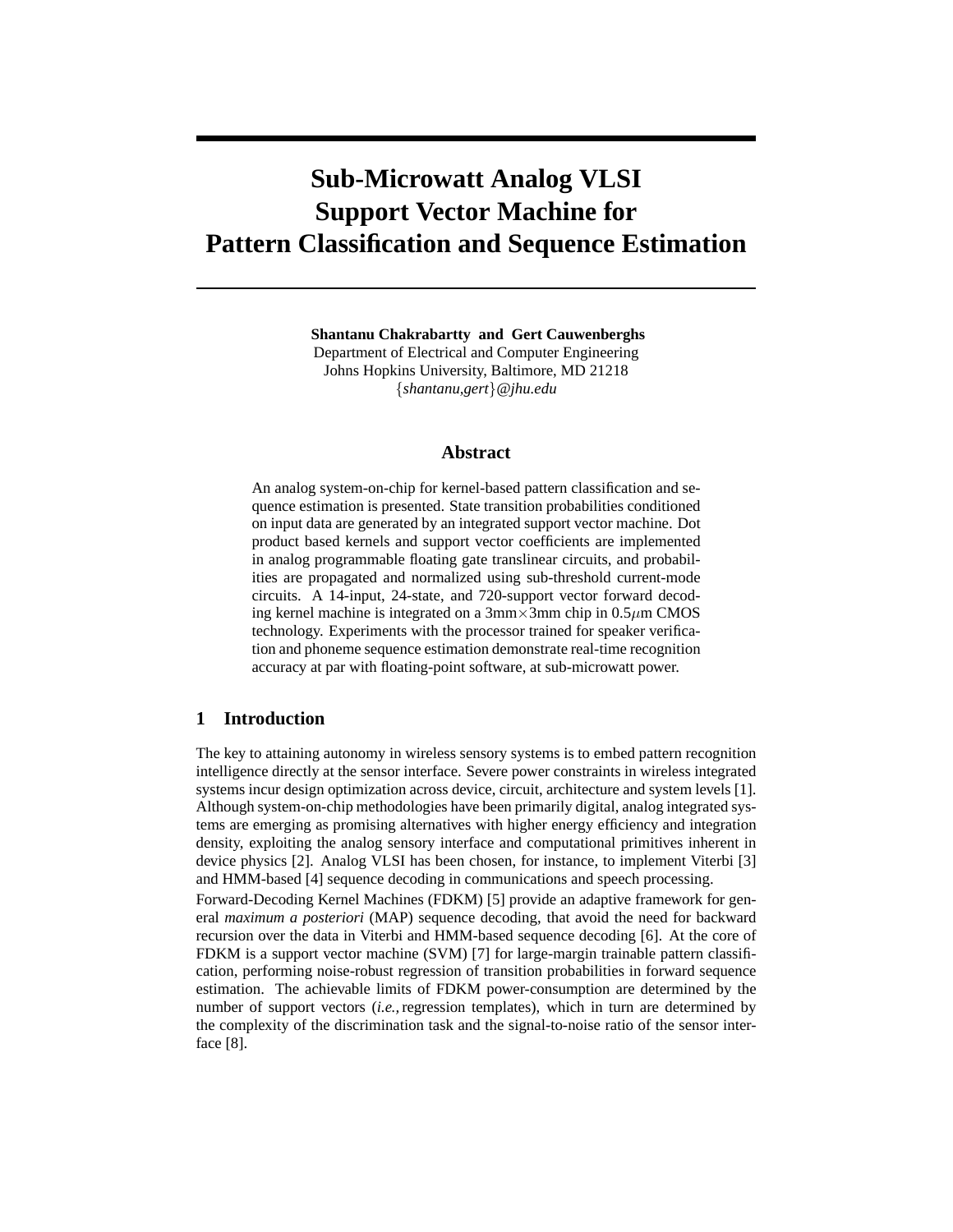

Figure 1: *FDKM system architecture.*

In this paper we describe an implementation of FDKM in silicon, for use in adaptive sequence detection and pattern recognition. The chip is fully configurable with parameters directly downloadable onto an array of floating-gate CMOS computational memory cells. By means of calibration and chip-in-loop training, the effect of mismatch and non-linearity in the analog implementation is significantly reduced.

Section 2 reviews FDKM formulation and notations. Section 3 describes the schematic details of hardware implementation of FDKM. Section 4 presents results from experiments conducted with the fabricated chip and Section 5 concludes with future directions.

## **2 FDKM Sequence Decoding**

FDKM recognition and sequence decoding are formulated in the framework of MAP (maximum a posteriori) estimation, combining Markovian dynamics with kernel machines.

The MAP forward decoder receives the sequence  $\overline{\mathbf{X}}[n] = {\mathbf{x}}[1], {\mathbf{x}}[2], \ldots, {\mathbf{x}}[n]$  and produces an estimate of conditional probability measure of state variables  $q[n]$  over all classes  $i \in 1, ..., S$ ,  $\alpha_i[n] = P(q[n] = i | \overline{\mathbf{X}}[n])$ . Unlike *hidden* Markov models, the states directly encode the symbols, and the observations **x** modulate transition probabilities between states [6]. Estimates of the posterior probability  $\alpha_i[n]$  are obtained from estimates of local transition probabilities using the *forward-decoding* procedure [6]

$$
\alpha_i[n] = \sum_{j=1}^{S} P_{ij}[n] \alpha_j[n-1]
$$
 (1)

where  $P_{ij}[n] = P(q[n] = i | q[n-1] = j, \mathbf{x}[n])$  denotes the probability of making a transition from class j at time  $n - 1$  to class i at time n, given the current observation vector  $\mathbf{x}[n]$ . Forward decoding (1) expresses first order Markovian sequential dependence of state probabilities conditioned on the data.

The transition probabilities  $P_{ij}[n]$  in (1) attached to each outgoing state j are obtained by normalizing the SVM regression outputs  $f_{ij}(\mathbf{x})$ :

$$
P_{ij}[n] = [f_{ij}(\mathbf{x}[n]) - z_j[n]]_+\tag{2}
$$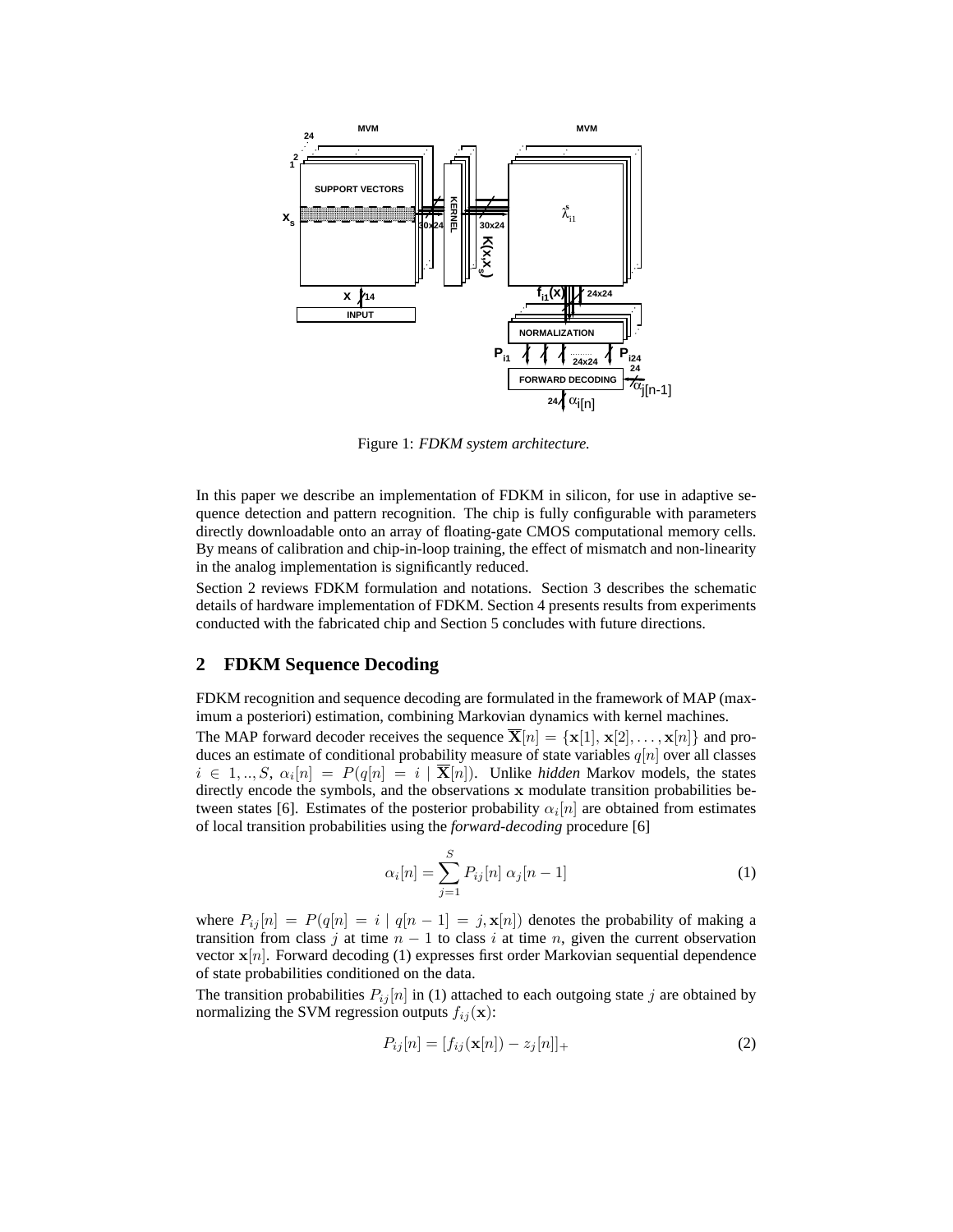

Figure 2: *Schematic of the SVM stage. (a) Multiply accumulate cell and reference cell for the MVM blocks in Figure 1. (b) Combined input, kernel and MVM modules.*

where  $[.]_{+} = max(., 0)$ . The normalization mechanism is subtractive rather than divisive, with normalization offset factor  $z_i[n]$  obtained using a reverse-waterfilling criterion with respect to a probability margin  $\gamma$  [10],

$$
\sum_{i} [f_{ij}(\mathbf{x}[n]) - z_j[n]]_{+} = \gamma.
$$
 (3)

Besides improved robustness [8], the advantage of the subtractive normalization (3) is its amenability to current mode implementation as opposed to logistic normalization [11] which requires exponentiation of currents. The SVM outputs (margin variables)  $f_{ij}(\mathbf{x})$ are given by:

$$
f_{ij}(\mathbf{x}) = \sum_{s}^{N} \lambda_{ij}^{s} K(\mathbf{x}, \mathbf{x}_{s}) + b_{ij}
$$
\n(4)

where  $K(\cdot, \cdot)$  denotes a symmetric positive-definite kernel<sup>1</sup> satisfying the Mercer condition, such as a Gaussian radial basis function or a polynomial spline [7], and  $\mathbf{x}_s[m], m =$ tion, such as a Gaussian radial basis function or a polynomial spline [7], and  $\mathbf{x}_s[m], m =$ <br>1 N denote the support vectors. The parameters  $\lambda^s$ , in (4) and the support vectors **x**. [m] 1, .., N denote the support vectors. The parameters  $\lambda_{ij}^s$  in (4) and the support vectors  $\mathbf{x}_s[m]$  are determined by training on a labeled training set using a recursive FDKM procedure described in [5].

# **3 Hardware Implementation**

A second order polynomial kernel  $K(\mathbf{x}, \mathbf{y}) = (\mathbf{x}, \mathbf{y})^2$  was chosen for convenience of implementation. This inner-product based architecture directly maps onto an analog computational array, where storage and computation share common circuit elements. The FDKM

 ${}^{1}K(\mathbf{x}, \mathbf{y}) = \Phi(\mathbf{x}).\Phi(\mathbf{y})$ . The map  $\Phi(\cdot)$  need not be computed explicitly, as it only appears in inner-product form.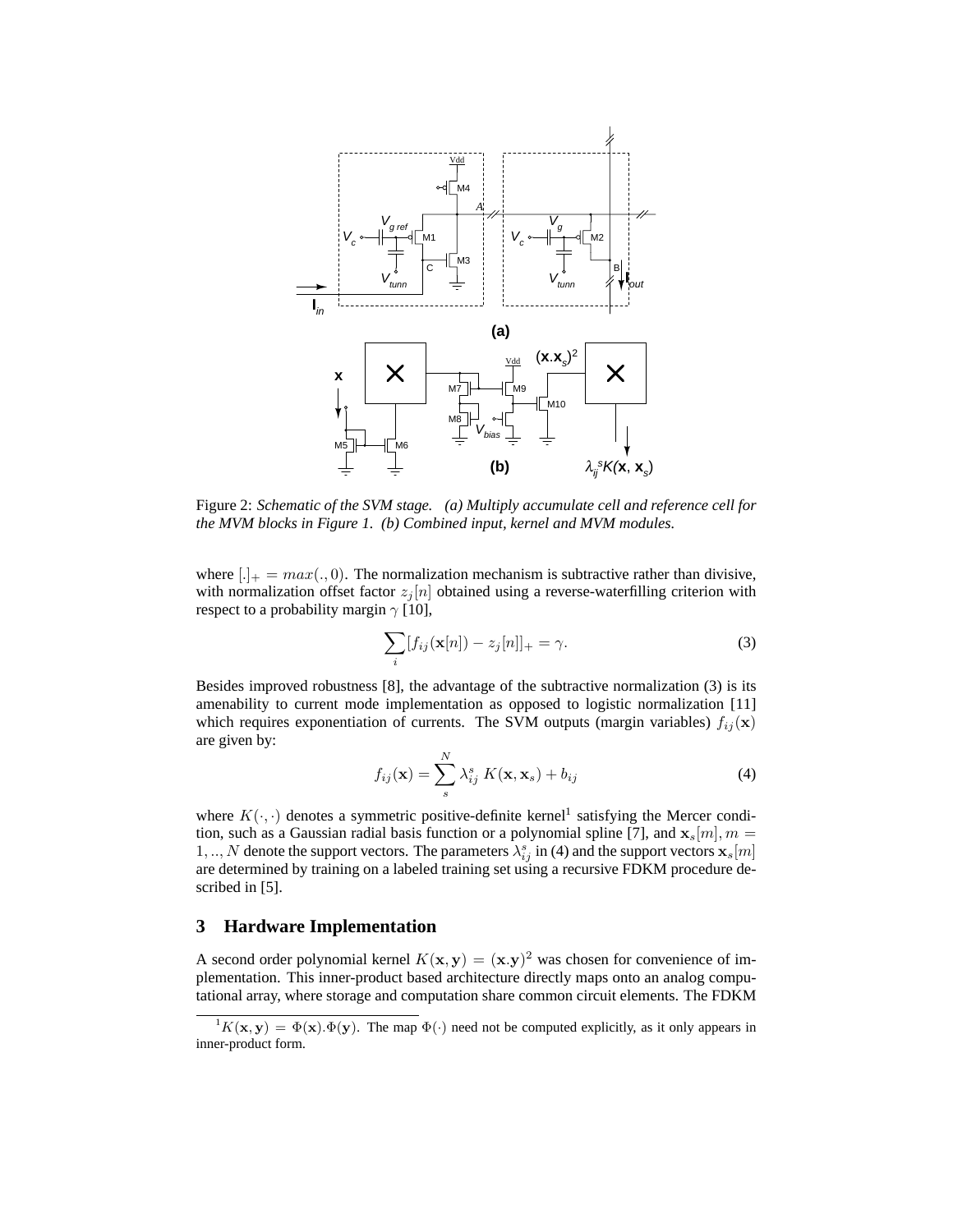

Figure 3: *Schematic of the margin propagation block.*

system architecture is shown in Figure 1. It consists of several SVM stages that generates state transition probabilities  $P_{ij}[n]$  modulated by input data  $\mathbf{x}[n]$ , and a forward decoding block that performs *maximum a posteriori* (MAP) estimation of the state sequence  $\alpha_i[n]$ .

#### **3.1 SVM Stage**

The SVM stage implements (4) to generate unnormalized probabilities. It consists of a kernel stage computing kernels  $K(\mathbf{x}_s, \mathbf{x})$  between input vector **x** and stored support vectors  $\mathbf{x}_s$ , and a coefficient stage linearly combining kernels using stored training parameters  $\lambda_{ij}^s$ .<br>Both kernel and coefficient blocks incorporate an analog matrix-vector multiplier (MVM) Both kernel and coefficient blocks incorporate an analog matrix-vector multiplier (MVM) with embedded storage of support vectors and coefficients. A single multiply-accumulate cell, using floating-gate CMOS non-volative analog storage, is shown in Figure 2(a). The floating gate node voltages  $(V_q)$  of transistors M2 are programmed using hot-electron injection and tunneling [12]. The input stage comprising transistors M1, M3 and M4 forms a key component in the design of the array and sets the voltage at node  $A$  as a function of input current. By operating the array in weak-inversion, the output current through the floating gate element M2 in terms of the input stage floating gate potential  $V_{gref}$  and memory element floating gate potential  $V_g$  is given by

$$
I_{out} = I_{in}e^{-\kappa(V_g - V_{gref})/U_T}
$$
\n<sup>(5)</sup>

as a product of two pseudo-currents, leading to single quadrant multiplier. Two observations can be directly made regarding Eqn. (5):

- 1. The input stage eliminates the effect of the bulk on the output current, making it a function of the reference floating gate voltage which can be easily programmed for the entire row.
- 2. The weight is differential in the floating gate voltages  $V_g V_{gref}$ , allowing to increase or decrease the weight by hot electron injection only, without the need for repeated high-voltage tunneling. For instance, the leakage current in unused rows can be reduced significantly by programming the reference gate voltage to a high value, leading to power savings.

The feedback transistor in the input stage M3 reduces the output impedance of node A given by  $r_o \approx g_{d1}/g_{m1}g_{m2}$ . This makes the array scalable as additional memory elements can be added to the node without pulling the voltage down. An added benefit of keeping the voltage at node A fixed is reduced variation in back gate parameter  $\kappa$  in the floating gate elements. The current from each memory element is summed on a low impedance node established by two diode connected transistors M7-M10. This partially compensates for large Early voltage effects implicit in floating gate transistors.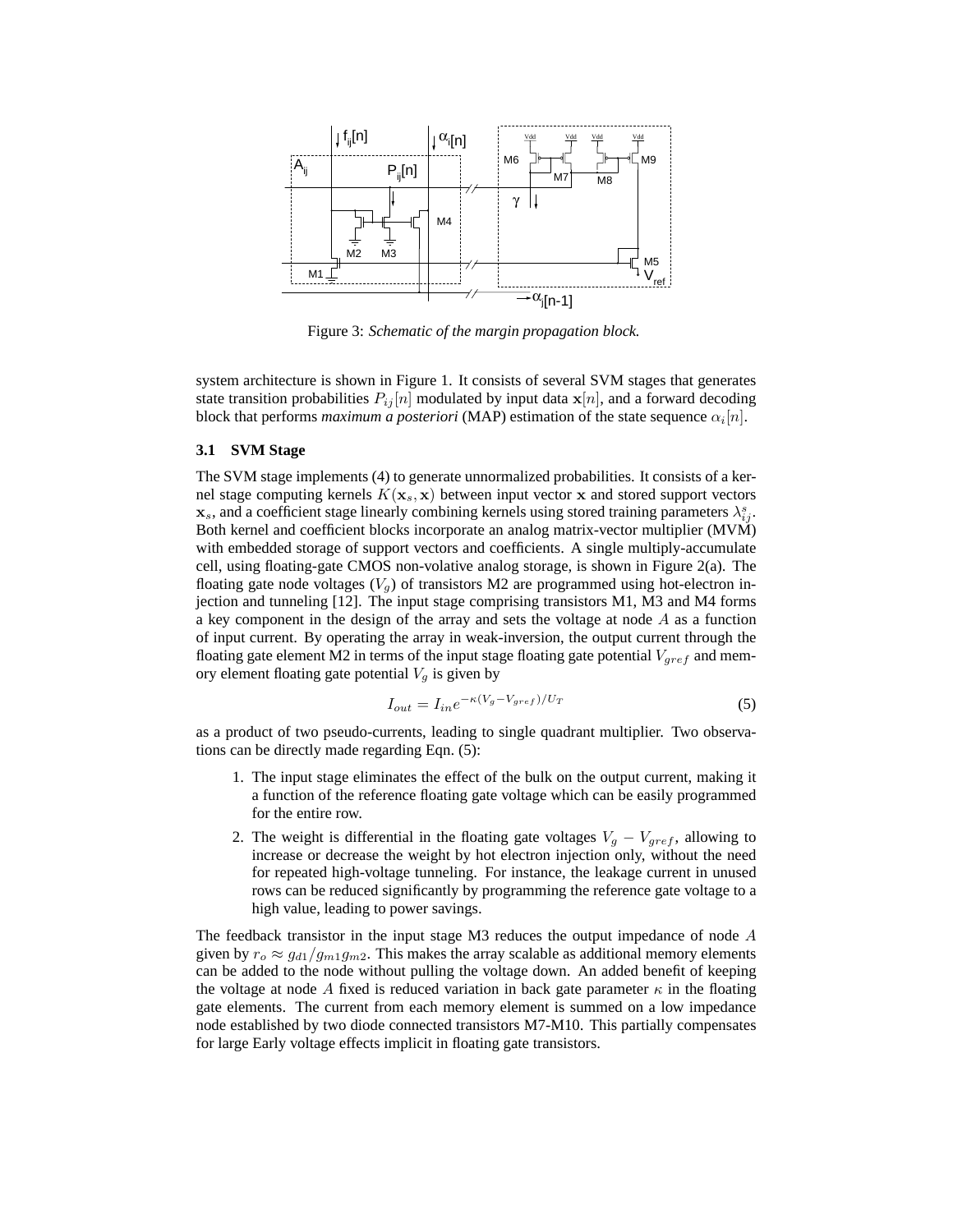

Figure 4: *Single input-output response of the SVM stage illustrating the square transfer* function of the kernel block ( $log(I_{out})$  vs.  $log(I_{in})$ ) where all the MVM elements are pro*grammed for unity gain. (a) Before calibration showing mismatch between rows. (b) After pre-distortion compensation of input and output coefficients.*

The array of elements M2 with peripheral circuits as shown in Figure 2(a) thus implement a simple single quadrant matrix-vector multiplication module. The single quadrant operation is adequate for unsigned inputs, and hence unsigned support vectors. A simple squaring circuit M7-M10 is used to implement the non-linear kernel as shown in figure 2(b). The requirement on the type of non-linearity is not stringent and can be easily incorporated into the kernel in SVM training procedure [5]. The coefficient block consists of the same matrix-vector multiplier given in figure  $2(a)$ . For the general probability model given by  $(2)$ a single quadrant multiplication is sufficient to model any distribution. This can be easily verified by observing that the distribution (2) is invariant to uniform offset in the coefficients  $\lambda_{ij}^s$ .

#### **3.2 Forward Decoding Stage**

The forward recursion decoding is implemented by a modified version of the sum-product probability propagation circuit in [13], performing *margin-based* probability propagation according to (1). In contrast to divisive normalization that relies on the translinear principle using sub-threshold MOS or bipolar circuits in [13], the implementation of margin-based subtractive normalization shown in figure 3 [10] is device operation independent. The circuit consists of several normalization cells  $A_{ij}$  along columns computing  $P_{ij} = [f_{ij}$  $z|_{+}$  using transistors M1-M4. Transistors M5-M9 form a feedback loop that compares and stabilizes the circuit to the normalization criterion (3). The currents through transistors M4 are auto-normalized to the previous state value  $\alpha_i |n-1|$  to produce a new estimate of  $\alpha_i[n]$  based on recursion (1). The delay in equation (1) is implemented using a logdomain filter and a fixed normalization current ensures that all output currents be properly scaled to stabilize the continuous-time feedback loop.

## **4 Experimental Results**

A 14-input, 24-state, and  $24 \times 30$ -support vector FDKM was integrated on a 3mm $\times$ 3mm FDKM chip, fabricated in a  $0.5\mu$ m CMOS process, and fully tested. Figure 5(c) shows the micrograph of the fabricated chip. Labeled training data pertaining to a certain task were used to train an SVM, and the training coefficients thus obtained were programmed onto the chip.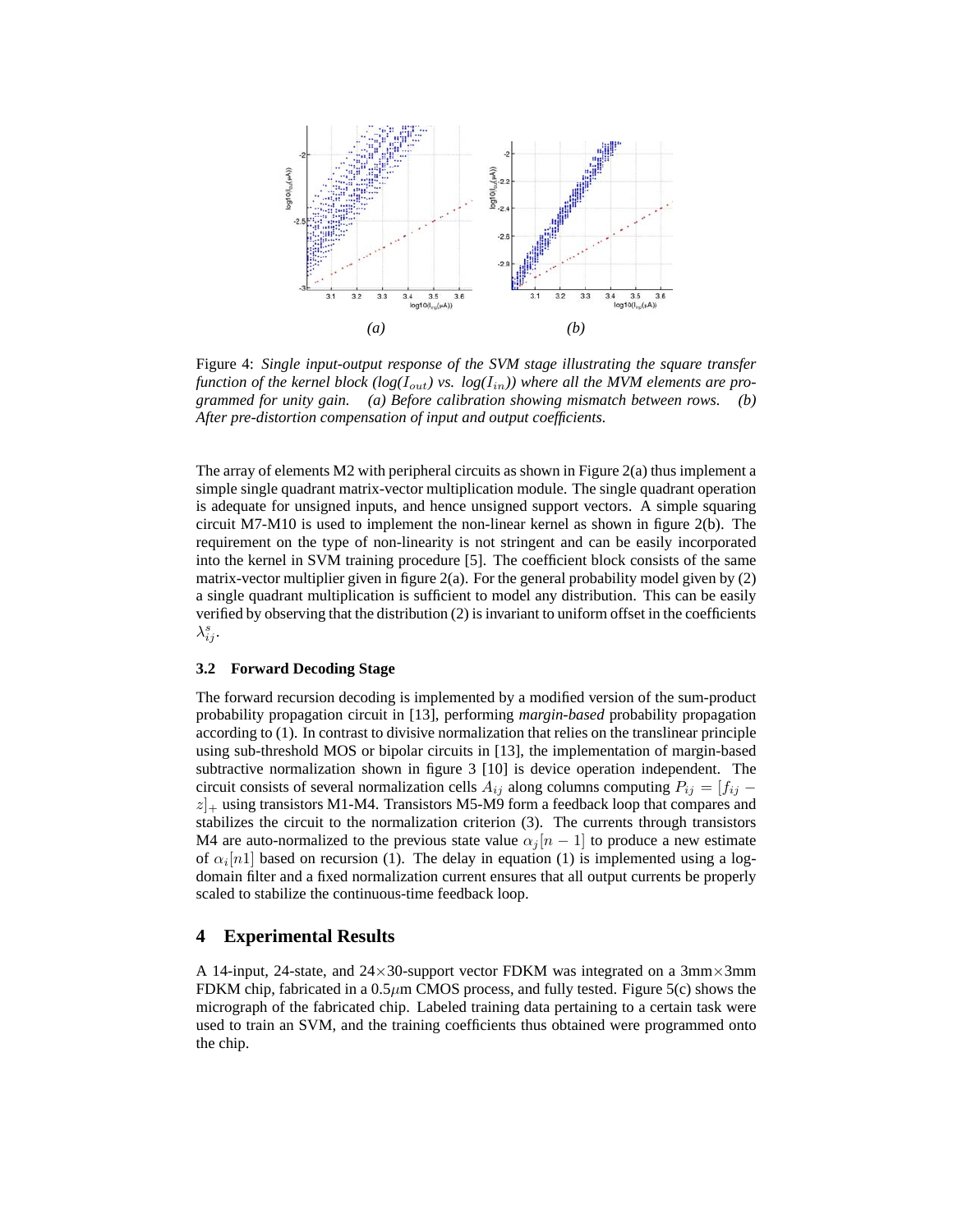| <b>Technology</b>         | Value            |
|---------------------------|------------------|
| Area                      | $3mm \times 3mm$ |
| Technology                | $0.5\mu$ CMOS    |
| Supply Voltage            | 4 V              |
| <b>System Parameters</b>  |                  |
| Floating Cell Count       | 28814            |
| Number of Support Vectors | 720              |
| <b>Input Dimension</b>    | 14               |
| Number of States          | 24               |
| Power Consumption         | 80nW - 840nW     |
| <b>Energy Efficiency</b>  | $1.6$ pJ/MAC     |



Figure 5: *(a) Transition-based sequence detection in a 13-state Markov model. (b) Experimental recording of*  $\alpha_7 = P(q_7)$ *, detecting one of two recurring sequences in inputs*  $x_1 \rightarrow x_6$  ( $x_1, x_3$  *and*  $x_5$  *shown).* (*c*) Micrograph of the FDKM chip

Programming of the trained coefficients was performed by programming respective cells M2 along with the corresponding input stage M1, so as to establish the desired ratio of currents. The values were established by continuing hot electron injection until the desired current was attained. During hot electron injection, the control gate  $V_c$  was adjusted to set the injection current to a constant level for stable injection. All cells in the kernel and coefficient modules of the SVM stage are random accessible for read, write and calibrate operations. The calibration procedure compensates for mismatch between different input/output paths by adapting the floating gate elements in the MVM cells. This is illustrated in Figure 4 where the measured square kernel transfer function is shown before and after calibration.

The chip is fully reconfigurable and can perform different recognition tasks by programming different training parameters, as demonstrated through three examples below. Depending on the number of active support vectors and the absolute level of currents (in relation to decoding bandwidth), power dissipation is in the lower nanowatt to microwatt range.

Table 1: FDKM Chip Summary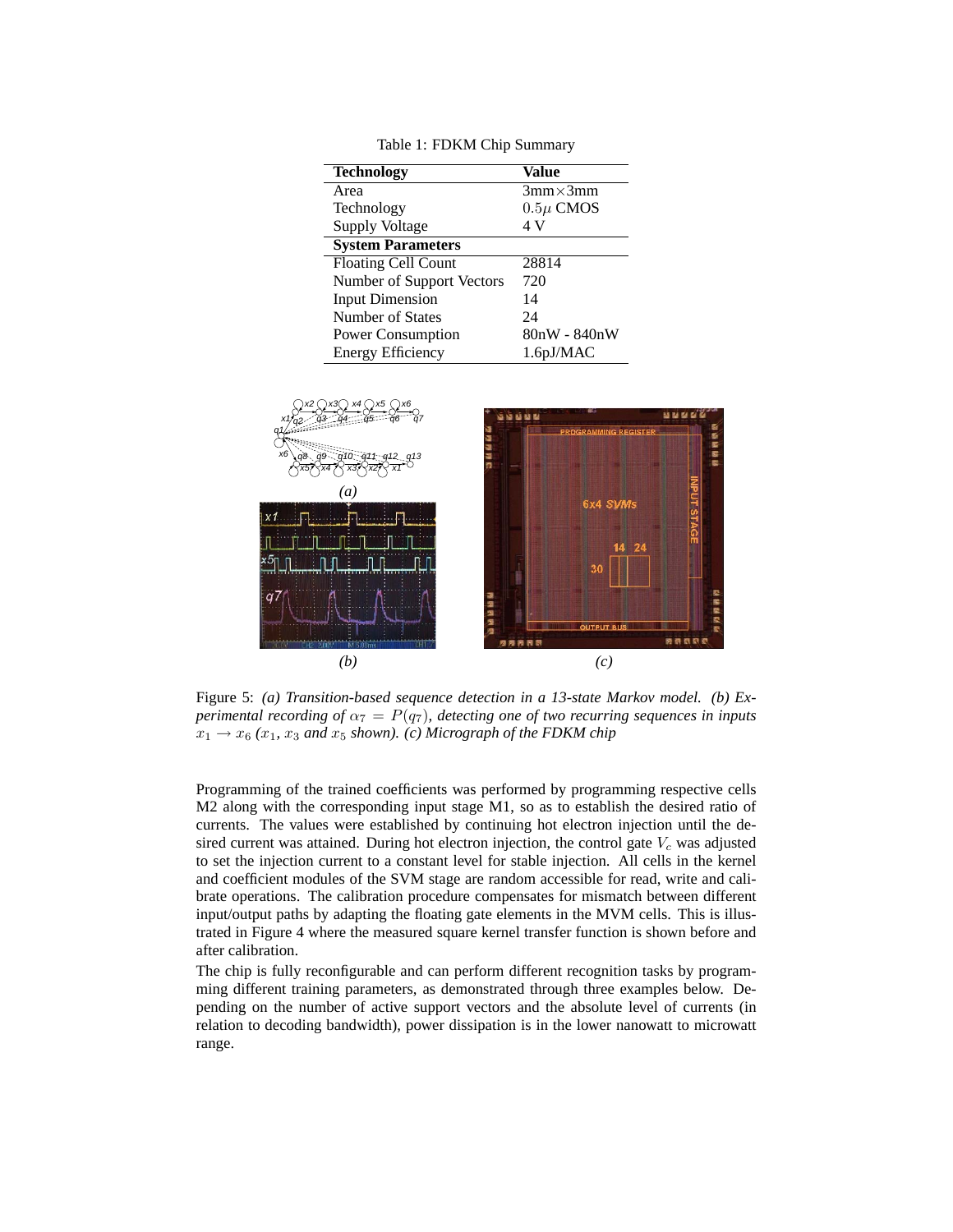

Figure 6: *(a) Measured and simulated ROC curve for the speaker verification experiment. (b) Experimental phoneme recognition by FDKM chip. The state probability shown is for consonant* /t/ *in words "torn," "rat," and "error." Two peaks are located as expected from the input sequence, shown on top.*

For the first set of experiments, parameters corresponding to a simple Markov chain shown in figure 5(a) were programmed onto the chip to differentiate between two given sequences of input features: one a sweep of active input components in rising order  $(x_1)$  through  $x_6$ ), and the other in descending order ( $x_6$  through  $x_1$ ). The output of state  $q_7$  in the Markov chain is shown in figure 5(b). It can be clearly observed that state  $q_7$  "fires" only when a rising sequence of pulse trains arrives. The FDKM chip thereby demonstrates probability propagation similar to that in the architecture of [4]. The main difference is that the present architecture can be configured for detecting other, more complex sequences through programming and training.

For the second set of experiments the FDKM chip was programmed to perform speaker verification using speech data from YOHO corpus. For training we chose 480 utterances corresponding to 10 separate speakers (101-110). For each of these utterances 12 mel-cepstra coefficients were computed for every 25ms frames. These coefficients were clustered using k-means clustering to obtain 50 clusters per speaker which were then used for training the SVM. For testing 480 utterances for those speakers were chosen, and confidence scores returned by the SVMs were integrated over all frames of an utterance to obtain a final decision. Verification results obtained from the chip demonstrate 97% true acceptance at 1% false positive rate, identical to the performance obtained through floating point software simulations as shown by the receiver operating characteristic shown in figure 6(a). The total power consumption for this task is only 840nW, demonstrating its suitability for autonomous sensor applications.

A third set of experiment aimed at detecting phone utterances in human speech. Melcepstra coefficients of six phone utterances  $(\frac{t}{r}, \frac{n}{r}, \frac{n}{r}, \frac{n}{r}, \frac{n}{r}, \frac{n}{r})$  selected from the TIMIT corpus were transformed using singular value decomposition and thresholding. Even though the recognition was demonstrated for the reduced set of features, the chip operates internally with analog inputs. Figure 6(b) illustrates correct detection of phonemes as identified by the presence of phone  $/t/$  at the expected time instances in the input sequence.

## **5 Discussion and Conclusion**

We designed an FDKM based sequence recognition system on silicon and demonstrated its performance on simple but general tasks. The chip is fully reconfigurable and different sequence recognition engines can be programmed using parameters obtained through